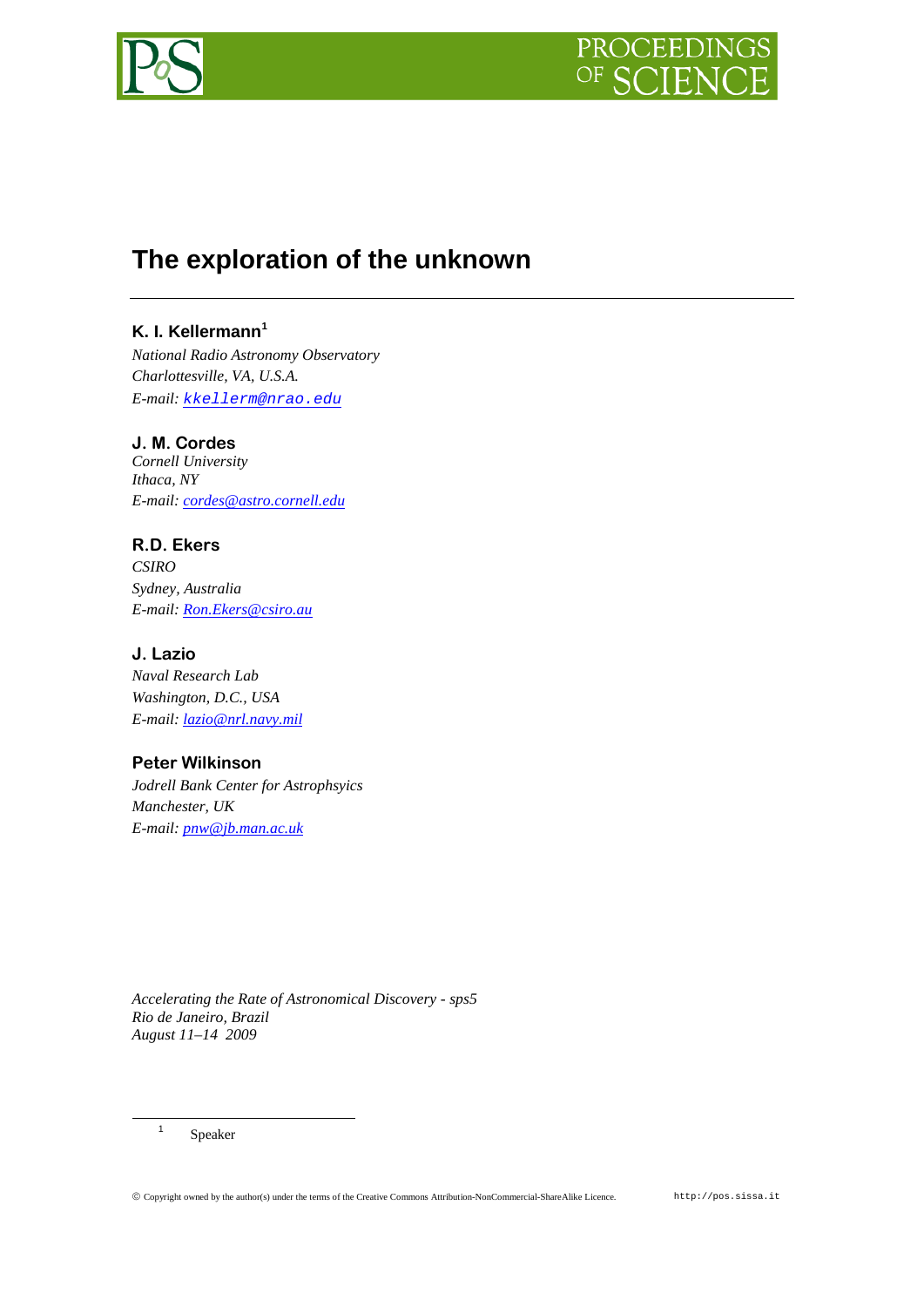

#### **Summary**

The discovery of cosmic radio emission by Karl Jansky in the course of searching for the source of interference to telephone communications and the instrumental advances which followed, have led to a series of new paradigm changing astronomical discoveries. These include the non-thermal emission from stars and galaxies, electrical storms on the Sun and Jupiter, radio galaxies, AGN, quasars and black holes, pulsars and neutron stars, the CMB, interstellar molecules and giant molecular clouds; the anomalous rotation of Venus and Mercury, cosmic masers, extra-solar planets, precise tests of gravitational bending, gravitational lensing, the first experimental evidence for gravitational radiation, and the first observational evidence for cosmic evolution. These discoveries, which to a large extent define much of modern astrophysical research, have resulted in eight Nobel Prize winners. They were the result of the right people being in the right place at the right time using powerful new instruments, which in many cases they had designed and built. They were not as the result of trying to test any particular theoretical model or trying to answer previously posed questions, but they opened up whole new areas of exploration and discovery. Rather many important discoveries came from military or communications research; others while looking for something else; and yet others from just looking.

Traditionally, the designers of big telescopes invariably did not predict what the telescopes would ultimately be "known for," so we may anticipate that the place in history of the next generation of telescopes will not likely be found in the science case created to justify their construction, but in the unexpected new phenomena, new theories, and new ideas which will emerge from these discoveries.

It is important that those who are in a position to filter research ideas, either as grant or observing time referees, as managers of facilities, or as mentors to young scientists, not dismiss as "butterfly collecting," investigations which explore new areas of phase space without having predefined the result they are looking for. Progress must also allow for new discoveries, as well as for the explanation of old discoveries. New telescopes need to be designed with the flexibility to make new discoveries which will invariably raise new questions and new problems.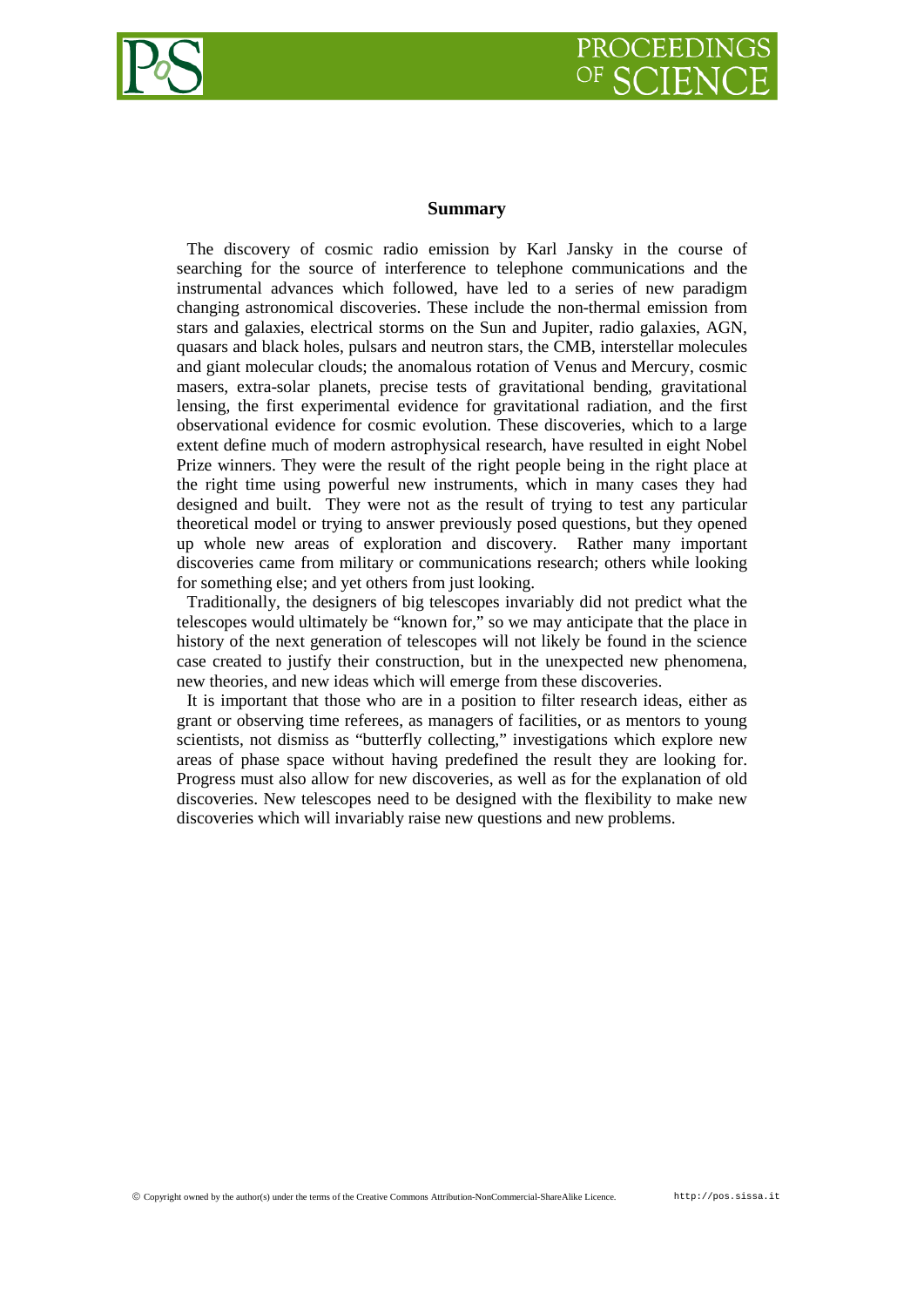### **1. Introduction**

Astrophysics is an observational science. Unlike most scientists, astronomers are not able to do experiments, but can only observe the sky with open "eyes." We are dependent on a variety of emission processes complicated by a variety of absorption mechanisms, but we try to observe, and we try to understand what we see. Since Galileo's pioneering observations of sunspots, craters on the moon, the phases of Venus, the satellites of Jupiter, and the rings of Saturn,<sup>[1](#page-9-0)</sup> astronomers, using instruments of ever increasing sophistication (and cost) have made a series of remarkable discoveries, only a few of which have resulted from attempts to test theoretical predictions. The existence of other galaxies, novae, and supernovae, dark matter, and dark energy were all first recognized from their observational discovery. Arguably, the most remarkable changes in the astronomical landscape began only in the  $20<sup>th</sup>$  century, many as a result of observations made at radio wavelengths, as well as others that were unanticipated.

For more than three centuries after Galileo's discoveries, astronomical observations were confined to the narrow optical window closely corresponding to the sensitivity of the human eye. With the extension, some 75 years ago, to the broad radio spectrum covering more than eight decades of wavelength and later the expansion to space based facilities to access the IR, UV, X and  $\gamma$ -ray parts of the electromagnetic spectrum astronomers have access to the entire electromagnetic spectrum from below 1 MHz to photon energies above one TeV. Modern astrophysical research currently deals with questions and phenomena undreamed of even a few decades ago. While it is important to delineate the questions and problems to be addressed by the next generation of astronomical facilities which will lead to a better understanding of these recently discovered phenomena, it is equally important to design the new facilities to optimize their potential for the discoveries which will raise new questions and new problems.

#### **2. The Lessons of History: Astronomical Discoveries**

Planning for the unexpected can be challenging, but there is perhaps something to be learned from understanding the circumstances leading to past discoveries and how they have changed our perception of the large scale properties of the Universe and the nature of its constituents.

Because radio astronomy was the first of the new astronomies to explore the rich region beyond the classical optical/NIR spectrum, observations at radio wavelengths have been particularly rewarding in disclosing new, previously unknown, cosmic phenomena. Later, space borne facilities opened up the rich high energy sky. Most of these discoveries serendipitously resulted from investigations targeted at other astronomical problems, but some were the result of applied communications research, testing of new equipment, or in several cases even as the by-product of military surveillance. We concentrate here on radio wavelength observations, since they were the first to reach out beyond the traditional optical window; but there are more examples from other areas as well.

#### **2.1 Communications Research:**

In the course of trying to identify the source of interference to trans-Atlantic telephone communications, Karl Jansky discovered cosmic radio emission in 1933. [2](#page-9-1) Jansky had no formal training in astronomy, and once he had determined that the interference was "of extraterrestrial origin," there was little support from the Bell Telephone Laboratory to further pin down the location in space. But Jansky learned about celestial coordinates and located the radio emission as coming from the Galactic Center. Follow-up studies by Jansky and later Grote Reber<sup>[3](#page-9-2)</sup>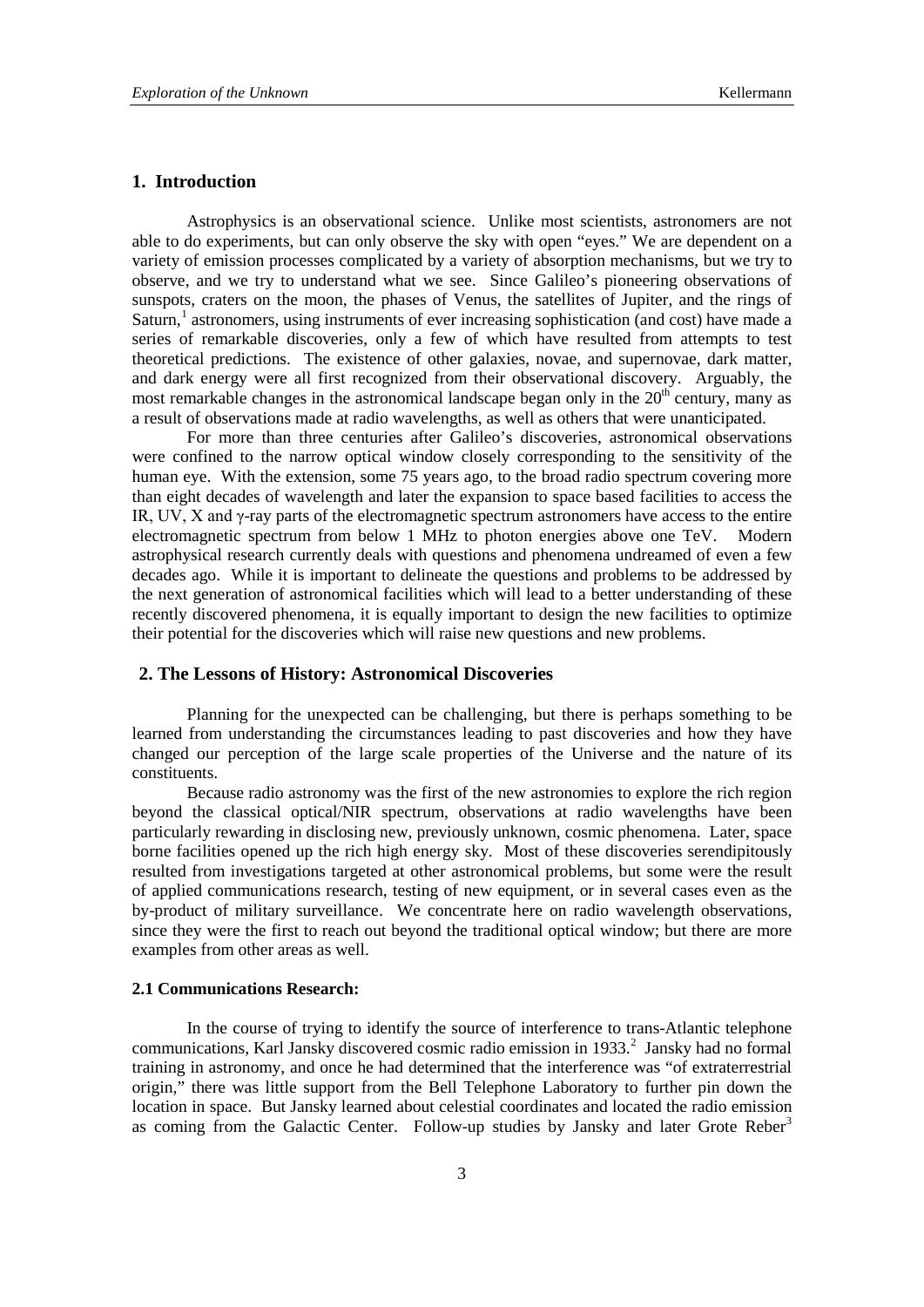showed that the Galactic radio emission, unlike all previously recognized cosmic radiation, must have a non-thermal origin. Later observations especially in Australia and the UK by former WWII radar scientists found many discrete radio sources which were later recognized as radio galaxies of unprecedented luminosity. However, following their initial identification of several strong radio sources with M87 and NGC 5128, John Bolton, Gordon Stanley, and Bruce Slee rejected the notion that they were extragalactic<sup>[4](#page-9-3)</sup> due to the implied very large radio luminosity which they felt was unrealistic.<sup>[5](#page-9-4)</sup> As a result of their tremendous luminosity, radio galaxies could be observed from very great distances, far beyond the reach of the best optical telescopes of the time. Radio source number counts based on early Cambridge surveys led Martin Ryle to argue in favor of an evolving universe,<sup>[6](#page-9-5)</sup> although later observations showed that even though the Cambridge data were badly corrupted by confusion and the analysis was mathematically incorrect,<sup>[7](#page-9-6)</sup> Ryle's conclusions were right.

Some thirty years later, in the same Bell Laboratories, Arno Penzias and Bob Wilson discovered the three degree cosmic microwave background (CMB) while trying to understand the apparent losses in a radio antenna also designed to support trans-Atlantic telephone communication, this time by satellite relay.<sup>[8](#page-9-7)</sup> The detection of the CMB has led to a whole new industry of observations of the CMB, the rise of precision cosmology, four satellites dedicated to studying the CMB and four Nobel Prize winners.

#### **2.2 Military Spinoffs to Astronomy:**

In February 1942, three German warships were able to safely pass through the English Channel almost unnoticed, due to German jamming of the British radar defense. J. Stanley Hey was assigned to analyze the jamming and to develop anti-jamming techniques. A few weeks later he became aware of an apparent new form of powerful jamming of anti-aircraft radars throughout Britain. Hey recognized that the most intense noise came from the direction of the sun and that it coincided with unusually large sunspot activity.<sup>[9](#page-9-8)</sup> He correctly concluded that the active sun was sending out intense meter wavelength radio emission. Coincidently, a few months later George Southworth, working at Bell Laboratories on the development of centimeter radar systems, independently observed intense solar radio emission from the sun. Due to military secrecy, neither Hey nor Southworth were allowed to publish their remarkable discovery. It remained for Grote Reber to be the first to report the existence of solar radio bursts, when his chart recorder went off scale while demonstrating his radio telescope to potential buyers from the US Navy.<sup>[10](#page-9-9)</sup>

An even more dramatic and accidental astronomical discovery from a military activity came from the four Vela spacecraft which were deployed to identify γ-ray emission from possible banned Soviet testing of atomic weapons, and which instead discovered cosmic Gamma Ray Bursts.<sup>11</sup> GRB's are now recognized as the most powerful events in the universe and are at the core of a whole new field of research in high energy astrophysics. Subsequent purpose built spacecraft, the Compton GRO, AGILE, Integral and Fermi, have been built to study the GRB's that came to be known to the astrophysical community through their accidental detection by military space craft.

#### **2.3 Radio Galaxies and Quasars**:

The mystery of understanding the immense source of energy needed to power the radio galaxies was unlocked with the discovery of the very small but distant and powerful quasars. Prior to 1963, extragalactic radio sources were largely identified with elliptical galaxies or peculiar nebulae. Radio lunar occultation observations of the bright, but previously unidentified source 3C 273, showed the source to lie near a bright 13 magnitude star and a nearby "nebular wisp or jet." Based on his previous understanding of radio source identifications, Maarten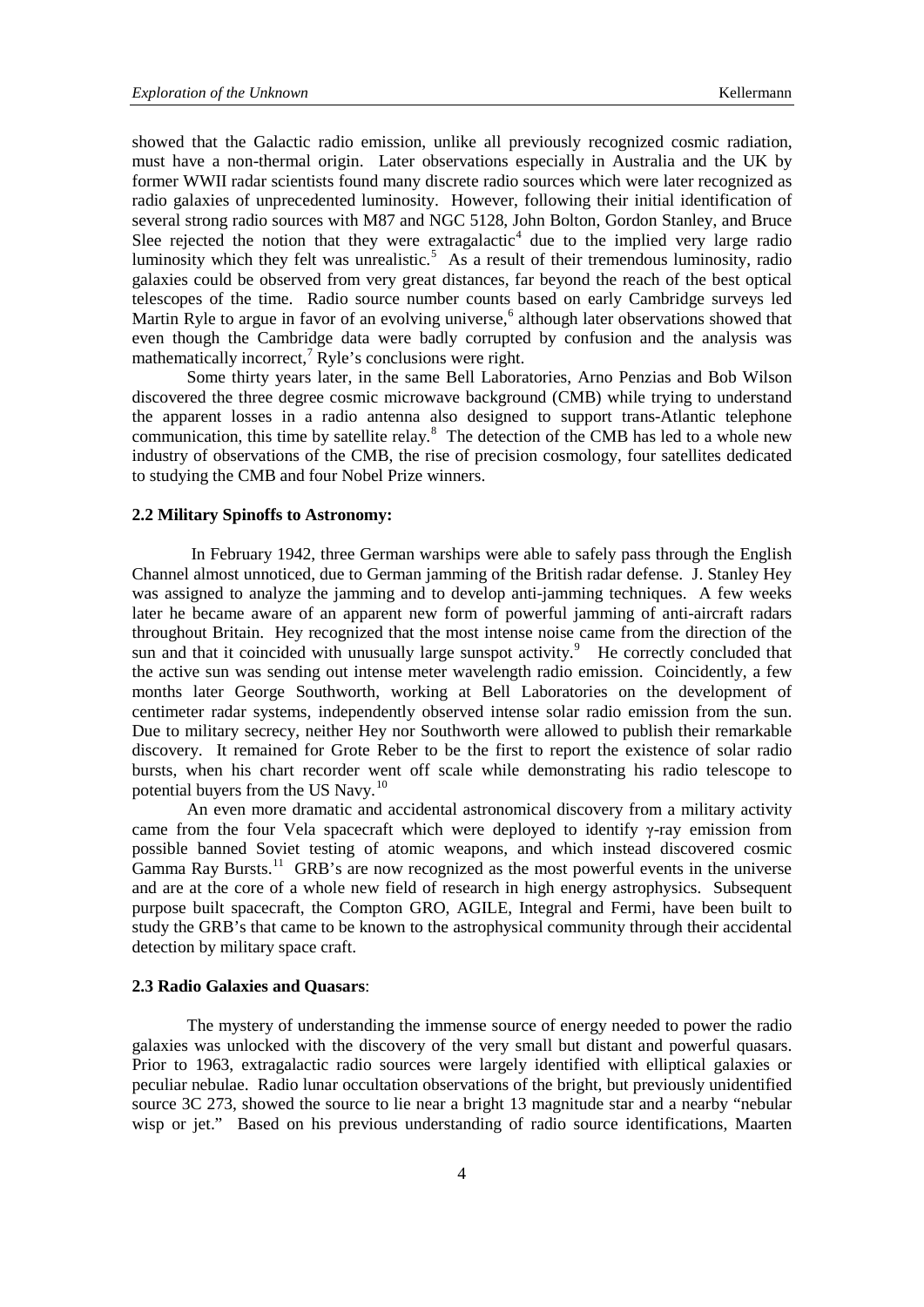Schmidt assumed that the proper counterpart to the radio source must be the 'thin wisp,' but on a hunch he decided to first take a spectrum of the star, as it was much brighter and an easier spectroscopic target. The "star" turned out to have a redshift of 0.15, implying unprecedented luminosity from a very small volume.<sup>[12](#page-9-11)</sup> 3C 273 is one of the brightest radio sources in the sky and is a  $13<sup>th</sup>$  magnitude object optically. Much weaker radio sources had been previously routinely identified with galaxies, some as faint as  $20<sup>th</sup>$  magnitude,<sup>[13](#page-9-12)</sup> but the expectation that radio sources are associated with galaxies and not stars probably delayed for some years the identification of 3C 273 and the recognition of quasars as a major constituent of the universe. Quasars were later explained as the result of infall onto a supermassive black hole.<sup>[14](#page-9-13)</sup> Some quarter of a century later VLBA measurements of the water maser in the nucleus of NGC 4258 gave the first direct evidence for a supermassive black hole,<sup>[15](#page-9-14)</sup> and at the same time what is still the best direct geometric measure of the distance to a galaxy.<sup>[16](#page-9-15)</sup> The idea of black holes had been developed much earlier by Einstein and Schwarzchild, but when he discovered quasars, Martin Schmidt wasn't looking for black holes. Indeed, the possibility that the compact radio source 3C 48 might have a large redshift was considered much earlier, but rejected due to the mental block against the large radio luminosity and small dimensions,  $17,18$  $17,18$  $17,18$  just as 15 years earlier Bolton, Stanley and Slee were unwilling to accept that M87 and NGC 5128 were extra galactic.4 Schmidt and Lynden-Bell were later awarded the first Kavli Prize for the discovery and understanding of quasars.

#### **2.4 Interplanetary Scintillations**:

In the summer of 1962 and 1963, Cambridge University graduate student, Margaret Clark was using a radio telescope to determine accurate radio positions with the goal of identifying more quasars. But, her data for several sources proved difficult to interpret due to rapidly fluctuating signal strength especially when the sources were observed in close proximity to the sun. [19](#page-10-1) Because her telescope had a shorter response time (time constant) than normal, she was able discern the one to two sec fluctuations that might have been smoothed over with other radio telescopes. Also, she connected the strange behavior of the scintillating sources with the unusual shape of their radio spectra which were characteristic of self-absorption, and she realized that they had to have very small angular dimensions. Despite criticism from senior associates that her equipment was faulty, she had the conviction, curiosity, and perseverance to convince others that the scintillations were real and were not due an instrumental malfunction. Tony Hewish et al*. [20](#page-10-2)* later interpreted these newly discovered phenomena as due to moving inhomogeneities in the interplanetary medium named *Interplanetary Scintillations* (IPS) which provided a direct confirmation for the existence of the solar wind.

#### **2.5 Pulsars and Neutron Stars**:

In order to better study the structure of compact radio sources and to study the interplanetary medium, Hewish raised funds for and designed a new radio telescope with a large collecting area using an even shorter time constant to study the newly discovered IPS phenomena. Graduate student, Jocelyn Bell, was assigned to build the telescope and to write her PhD dissertation on IPS. After going through miles of chart recordings by hand, Bell noticed a strange, "scruff" on the record which repeated each day, but at the same sidereal not the same solar time. With determined curiosity, in spite of pressures from her supervisor to concentrate on her dissertation work, she soon realized that she was dealing with a previously unknown phenomenon, radio sources that pulsed with periods of the order of one second, and later named *pulsars.<sup>[21](#page-10-3)</sup>* After dismissing an interpretation in terms of "Little Green Men," pulsars were soon understood to be rapidly rotating neutron stars.<sup>[22](#page-10-4)</sup> The possible existence of neutron stars had been discussed much earlier, only a year after the discovery of neutrons by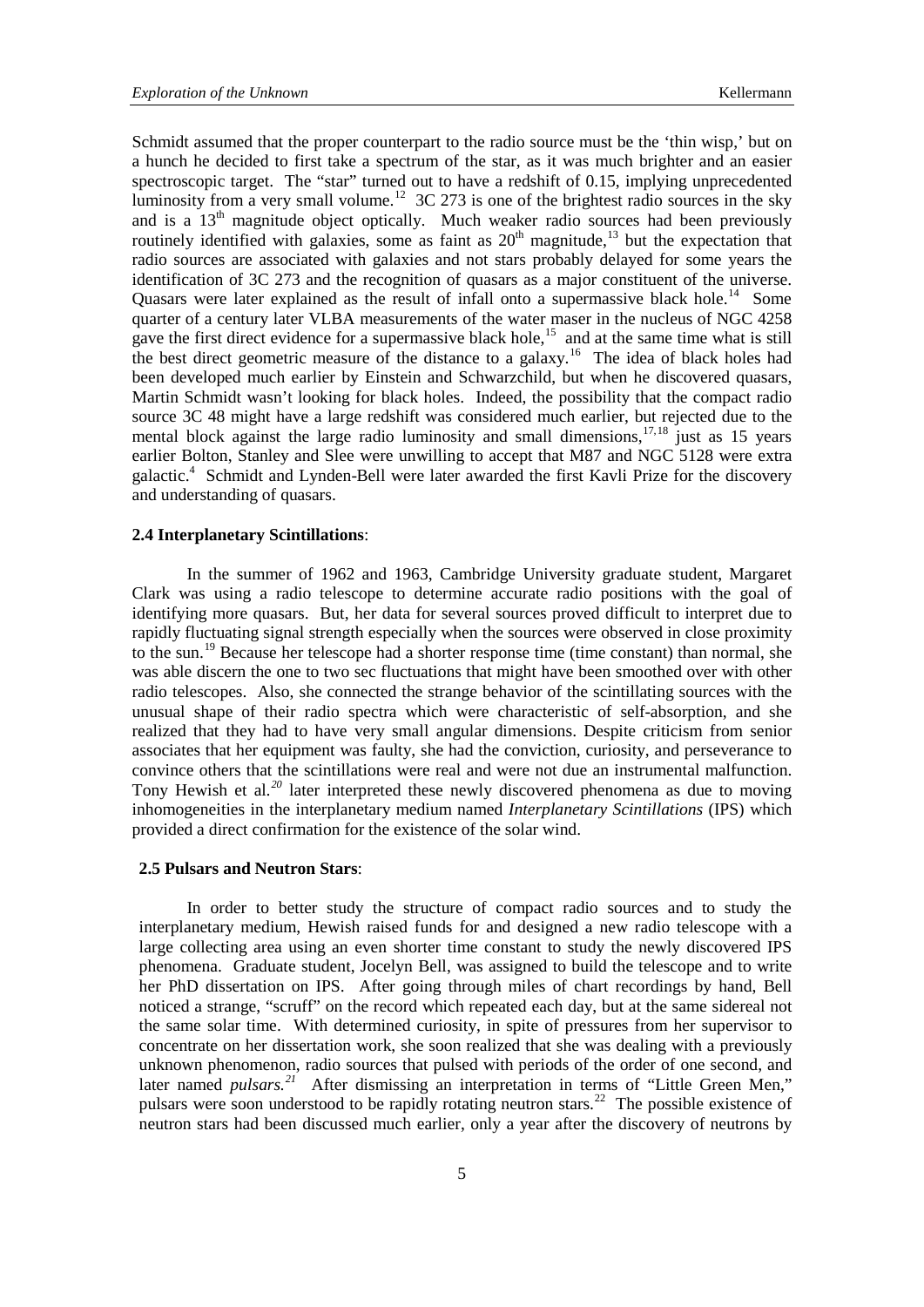Walter Baade and Fritz Zwicky,<sup>[23](#page-10-5)</sup> but this paper was unknown to Bell and Hewish, and it played no role in the discovery of pulsars."For his decisive role in the discovery of pulsars," Tony Hewish shared the 1974 Nobel Prize with Martin Ryle.

As it later turned out, around the same time, Air Force Officer Charles Schisler<sup>[24](#page-10-6)</sup> had independently discovered ten pulsars during a tour of duty in Alaska at the Ballistic Missile Early Warning Site. As a result of his understanding of celestial navigation previously obtained as a bomber pilot, he recognized that a signal that reappeared every 23hr and 56min was extraterrestrial and not from a Soviet ICBM. On his own, Schisler followed up his discovery at the Fairbanks library and recognized that one of his signals came from the Crab nebula. Only after the recent deactivation of the radar system was this work declassified and released to the public.

#### **2.6 Gravitational Radiation***:*

Following the discovery of pulsars, many astronomers set out to make accurate timing measurements in order to better understand their energetics, spin-down rates, etc. From careful timing measurements at Arecibo, Russ Hulse and Joe Taylor realized that the pulsar PSR 1913+16, was part of a binary system, and they predicted that the orbit would decay due to the effects of gravitational radiation.<sup>25</sup> Hulse and Taylor later shared the 1993 Nobel Prize for their role finding the first experimental evidence for gravitational radiation.

## **2.7 Extra-solar Planets**:

Precision timing observations led Alex Wolszczan and Dale Frail,<sup>[26](#page-10-8)</sup> to realize that small perturbations in the pulse arrival times from the millisecond pulsar PSR 1257+12 were due to at least two planet-sized bodies orbiting the pulsar. Although followed by many other detections of extra solar planets, for many years PSR 1257+12 remained the only known extra solar planetary system, and the only earth-sized planets known.

#### **2.8 Ignored Predictions**:

Although the existence of the CMB was predicted, and even earlier observed, but unrecognized, the theoretical prediction played no role in the discovery by Arno Penzias and Robert Wilson. As is well known, Penzias and Wilson were trying to find the source of noise in the 20-m horn parabola which was built as the ground link for the Echo balloon relay satellite. After painstaking troubleshooting and eliminating all possible instrumental sources, they had concluded that their excess noise could not be understood in terms of any instrumental effect. Meanwhile, not far away in Princeton, Robert Dicke and his colleagues were building a radiometer to follow up on Dicke's prediction that it might be possible to detect the remnants of the Big Bang. They were beaten out by Penzias and Wilson for the Nobel Prize, although all that Penzias and Wilson were trying to do was to understand their antenna. The existence of a cosmic microwave background (CMB) had been predicted by George Gamow 20 years earlier,<sup>[27](#page-10-9)</sup> but this was unknown to either Penzias and Wilkinson or to Dicke, and played no role in what was certainly the most important discovery in cosmology since Hubble's discovery of the expanding universe.

In fact, as Dave Wilkinson<sup>[28](#page-10-10)</sup> has commented, using a simple system he had built to measure atmospheric water vapor, Dicke could have detected the CMB back in 1946 near the time of Gamow's prediction. By 1965, everyone had forgotten Gamow's prediction. Everyone, that is, except the Russian scientists, A. G. Doroshkevich and Igor Novikov,  $^{29}$  $^{29}$  $^{29}$  who were more familiar than the Americans with a 1961 Bell Labs paper by E. A. Ohm $^{30}$  $^{30}$  $^{30}$  that reported an excess antenna temperature. The Russians were looking for experimental evidence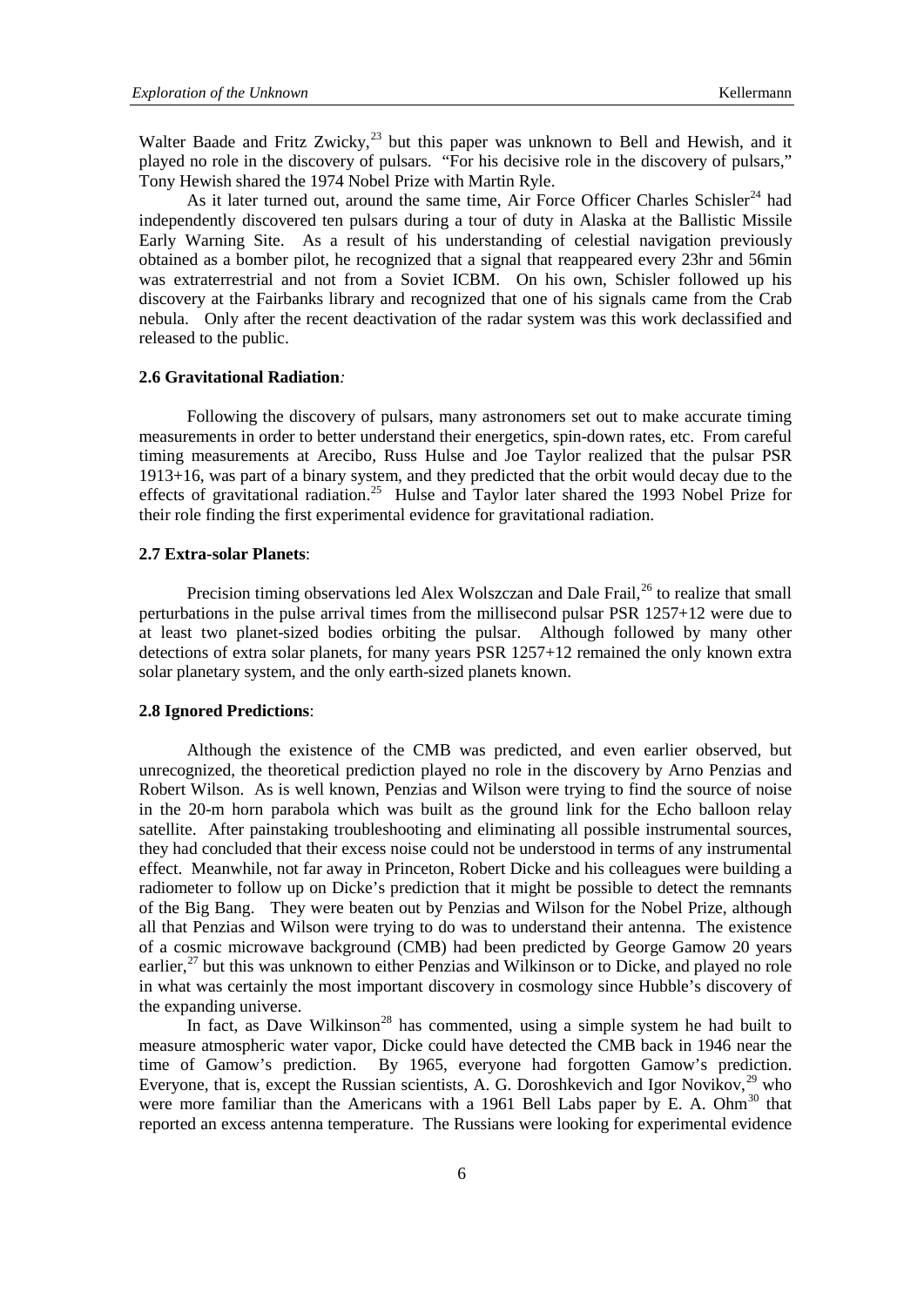of what they called "the relict radiation," but they mistranslated Ohm's paper and incorrectly concluded that the excess temperature observed by Ohm was due to atmospheric radiation. As it later turned out, the CMB had been detected much earlier by Andrew McKellar who noted that interstellar CN had an excitation temperature of 2.3 K. No process was then known to produce this level of excitation<sup>[31](#page-10-13)</sup>, and although this was a long standing puzzle in astrophysics, no one made the connection with Gamow's prediction until after the Bell Labs detection.

### **2.9 Beware of Theoreticians**:

In 1968, a proposal to NRAO to search for  $H<sub>2</sub>O$  emission with the 140-ft radio telescope was rejected because theoretical arguments suggested that the water molecule would be too weak to detect. However, subsequent observations by Cheung et al.<sup>[32](#page-10-14)</sup> with only a 6-m antenna observed remarkably strong  $H_2O$  due to maser action. With hindsight,  $H_2O$  masers could probably also have been detected even before the HI line with the simple 1.3 cm radiometer and  $18$  inch dish used more than 20 years earlier by Dicke and Beringer<sup>[33](#page-10-15)</sup> to measure atmospheric water vapor*.* 

#### **2.10 Close to Home in the Solar System**:

Even within the solar system, there have been many surprises. Stefan's Law predicts the expected surface temperature of each planet depending only on the solar constant, the distance from the sun and the albedo. Passive radio studies simply intended to measure the thermal emission and surface temperature from each planet turned up surprises with every planet except Mars.

Ever since Giovanni Schiaparelli thought he repeatedly saw the same markings on the surface of Mercury, it was widely accepted that Mercury rotated every 88 days in synchronism with its orbital motion, and so it was expected that the daytime side must be very hot, and the eternally unheated night side incredibly cold. But 10 cm radio measurements showed both the day and night side to be close to room temperature, although this was misinterpreted by the author as convection from via a thin atmosphere.<sup>[34](#page-10-16)</sup> Subsequent radar observations by Gordon Pettengill and Rolf Dyce showed directly<sup>[35](#page-10-17)</sup> that Mercury rotates with a 59 day period in  $2/3$ synchronism with the revolution. So for every two revolutions of Mercury around the sun, there are three full rotations about its axis, and thus for every other perihelion passage the same face is visible from the Earth; and so for more than a hundred years astronomers had apparently ignored half of their admittedly difficult observations of the sparse surface markings. Retroactive "*predictions"* quickly showed, in fact, that an 88 day period would not be stable, and that a 59 day period is the result of Mercury's very eccentric orbit.<sup>[36](#page-10-18)</sup>

In the late 1950's and early 1960's Russian, British, and American radar scientists were competing to be the first to detect radar echoes from Venus. There was no particular scientific motivation, other than to be first, and to demonstrate the effectiveness of their sensitive receivers, powerful transmitters, newly devised high speed digital recording and sophisticated signal analysis techniques. However, the echoes from Venus showed that it unexpectedly rotated in the retrograde direction and gave a new value for its distance and thus the AU, which was more accurate by about a factor of 100 than the previously accepted value.<sup>[37](#page-10-19)</sup> Passive radio observations showed that the surface of Venus was surprisingly hot, near 600 C.<sup>[38](#page-10-20)</sup> This was later explained as due to a greenhouse effect, a phenomenon subsequently applied to global warming on the Earth.

Unrealistically high temperatures were also measured for Jupiter, but the apparent temperature increased with wavelength, suggesting a non thermal origin.<sup>[39](#page-10-21)</sup> Speculation that the non thermal radiation from Jupiter might be due to a powerful analogue of the Earth's Van Allen Belts, was later confirmed with direct radio interferometric imaging of Jupiter's radiation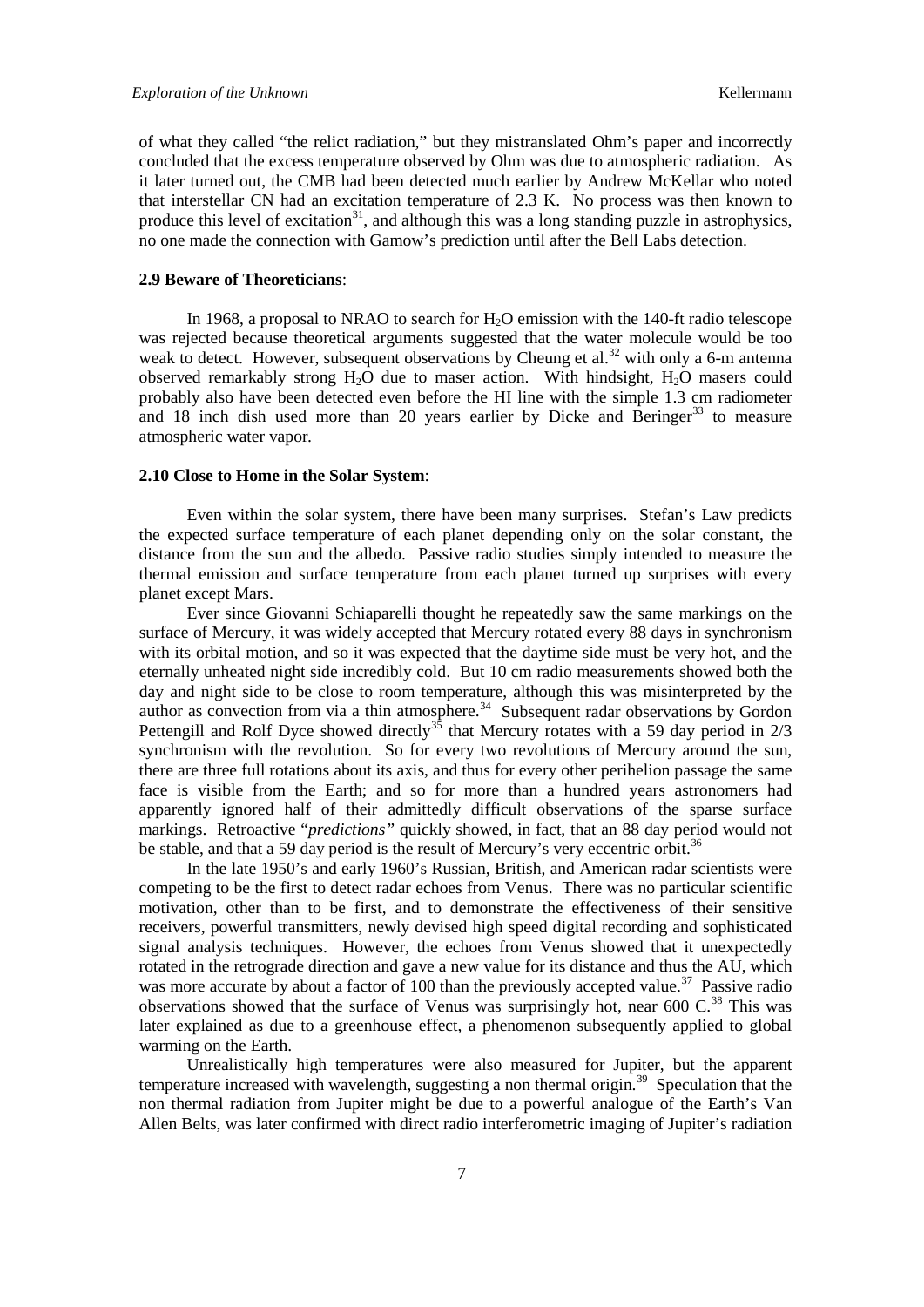belts.<sup>40</sup> Even earlier, Bernie Burke and Ken Franklin<sup>[41](#page-11-0)</sup> had detected intense decametric busts from Jupiter while setting up their new antenna to observe the Crab nebula which fortuitously happened to be close to the same declination as Jupiter and passed through their beam every night. Multi-wavelength radiometric observations of Saturn, Uranus, and Neptune, later indicated temperatures well in excess of that expected from heating by the sun, giving the first suggestions of an internal source of heat due to radioactive decay.

## **3. The Lessons of History**: **The Design of New Facilities**

Theoretical calculations can be dangerous in the planning and design of new instruments as well as for inhibiting new discoveries. The Jodrell Bank 250-ft radio telescope was designed to detect radar echoes from cosmic ray air showers which P. M. S. Blackett and A. C. B. Lovell<sup>[42](#page-11-1)</sup> calculated would be possible with a large antenna. Although it was pointed out to Lovell that recombination in the ionized cosmic ray trail would greatly suppress the echo below detectability, Lovell claimed to have forgotten or not paid attention to the correct calculations and built the 250-ft reflector anyway.<sup>[43](#page-11-2)</sup>

The Arecibo 1000-ft dish was designed by Bill Gordon in the 1950's for ionospheric backscatter experiments, not for radio astronomy. However, it later became apparent that Gordon had overestimated the spectral width of the returned echoes in calculating the dish size needed to detect echoes from the ionosphere, and that a much smaller (and very much cheaper) dish would be sufficient for the intended ionosphere experiments. However, by then enthusiasm for a 1000-ft dish had grown, and Gordon was able to obtain construction funds from the military who were obsessed with anything that they might learn about the ionosphere in order to perhaps detect a signature of incoming Russian missiles.<sup>[44](#page-11-3)</sup> The 1000-ft Arecibo telescope was built as designed and still has, by far, the largest collecting area of any radio telescope and is the model for a yet larger similar facility being built in China.

Interestingly, although the scientific justification leading to the funding of Jodrell Bank and Arecibo telescopes were not correct, based on these wrong arguments, the telescopes were built, and they have had nearly a 50 year record of successes in ways that the original advocates could not have possibly imagined, including the detection of the effects of gravitational radiation, the discovery of the first extra-solar planetary system, the surprising measurement of the rotation period of Mercury, the first convincing evidence for large scale extra galactic structures in the universe<sup>[45](#page-11-4)</sup> and the return of the first photographs from the far side of the moon. What if Lovell and Gordon had correctly understood the true sensitivity needed for their intended meteor and ionosphere experiments?

#### **4. The Human Factors**

Three transformational astronomical discoveries, each of which defined new fields for research, Jansky's detection of extraterrestrial radio emission, the detection of strong non thermal radio emission from the sun by Southworth, and the detection of the cosmic microwave background by Penzias and Wilson, all occurred at the same Bell Telephone Laboratories. The first two of these Bell Labs discoveries, like the Los Alamos discovery of GRBs, were not made by people trained in astronomy, or even as a result of a basic research program. Although they were quite independent, it is perhaps no coincidence that the Bell Telephone Laboratories, with its rich heritage of independent research and concentration of scientists and engineers such as Edmond Bruce, George Southworth, Claude Shannon, Charles Townes, Harry Nyquist, William Shockley, John Bardeen, Walter Brattain, and Philip Smith (of Smith chart fame) with their wide range of expertise provided a fertile ground for exploration and discovery.

As Hey later remarked,<sup>9</sup> *The previous failure of other workers to recognize abnormal solar radio emission illustrates, I think, the stultifying effect of clinging to established*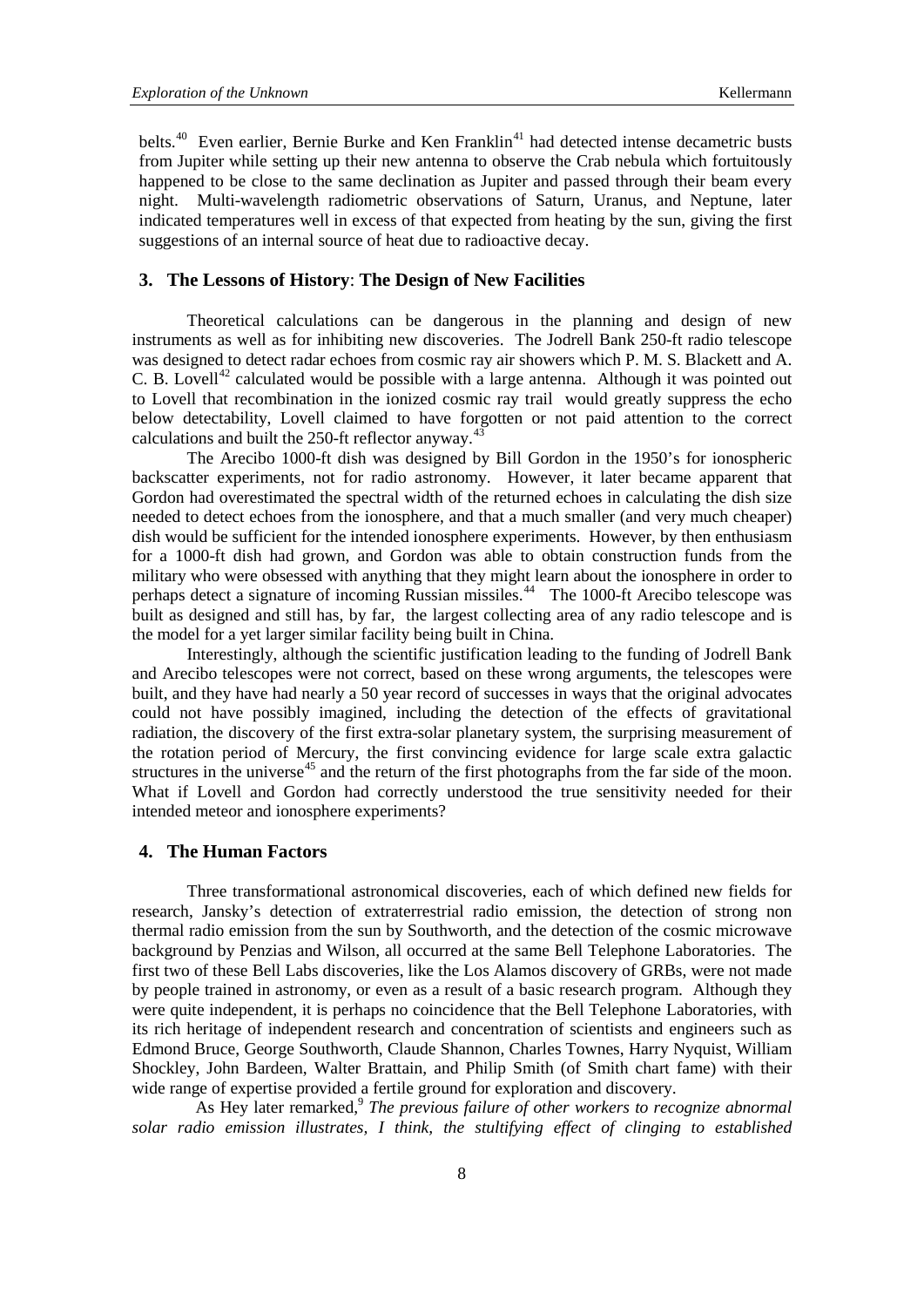*viewpoints, in this case biased by early negative attempts. The intense noise is so strong that it had almost clamoured to be observed in the past.* A similar remark could be made about water vapor masers, pulsars, or the CMB. Arguably, "luck," plays as much a role in scientific discovery, as careful planning. But, as wisely commented by Louis Pasteur, *"In the field of observation, chance favors the prepared mind,"* or from Gary Player's approach to golf, "*The harder I practice the luckier I get.*" Scientific discoveries come from the right person, in the right place, at the right time and doing the right thing using the right instruments.

The impact of the next generation of astronomical facilities will not only depend on the cleverness of the scientists who use them, but on the cleverness of their designers to obtain better sensitivity, image quality, resolution, field of view, time domain coverage, or the opportunity to explore new parts of electromagnetic and non electromagnetic spectrum (e.g., gravity). Equally important, will be the training of the next generation of scientists so that they understand the instruments they use. So, like Jansky, Reber, Southworth, Clarke, Bell, Schisler, Penzias, and Wilson, they are able to explore unanticipated results for more than their immediate intended purpose.

#### **5. New Discoveries**

Martin Harwit<sup>[46,](#page-11-5)[47](#page-11-6)</sup> has discussed the historical role of discovery in astronomy from antiquity to the present, and in particular the explosive growth starting early in the  $20<sup>th</sup>$  century with the construction of a new generation of powerful observational facilities. Harwit introduced "discovery" as a topic for rational debate within the astronomical community recognizing that new phenomena can be systematically unearthed by the exploration of new areas of parameter space by the application of new technology.

Most of the phenomena studied by modern telescopes were unknown even 50 years ago, and many were discovered from observations made at radio wavelengths by using increasingly more powerful instruments, often motivated by solving other problems, or by scientists just following their curiosity. The discovery of new phenomena has been, and will continue to be more transformational than the explanation of old questions posed by previous discoveries. The history of astronomy suggests that the opportunities for the discovery of new phenomena are optimized when new facilities have at least an order of magnitude improvement in capability in sensitivity, resolution or image quality, temporal extent and resolution, or spectral coverage and resolution. But, it will be equally important that scientists, especially students and young scientists, understand their instruments and their data, and that they are given the opportunity to follow their curiosity.

While the potential for new astronomical discoveries will be heavily dependent on the application of innovative new technologies to the next generation of astronomical instruments, a lot will also depend on the quality of the scientists with good understanding of their instrument and an ability and willingness to explore and accept new ideas and not to sweep seemingly anomalous results under the rug as due to "instrumental effects." It will be equally important for those who are in a position to filter research ideas, either as grant or observing time referees, as managers of facilities, or as mentors to young scientists, not to dismiss as "butterfly collecting," proposed investigations which explore new areas of phase space *without having predefined the result they are looking for.* 

While it is fashionable to consider that research follows the textbook picture whereby theories are first formulated and then followed by experimental or observational tests, the converse is often true. Progress must also allow for new discoveries, as well as for the explanation of old discoveries. These remarks are not original, and many scientists lament the apparent conservatism of funding agencies and governments in funding research grants and new facilities who seemingly want to know what will be discovered as a result of proposed research.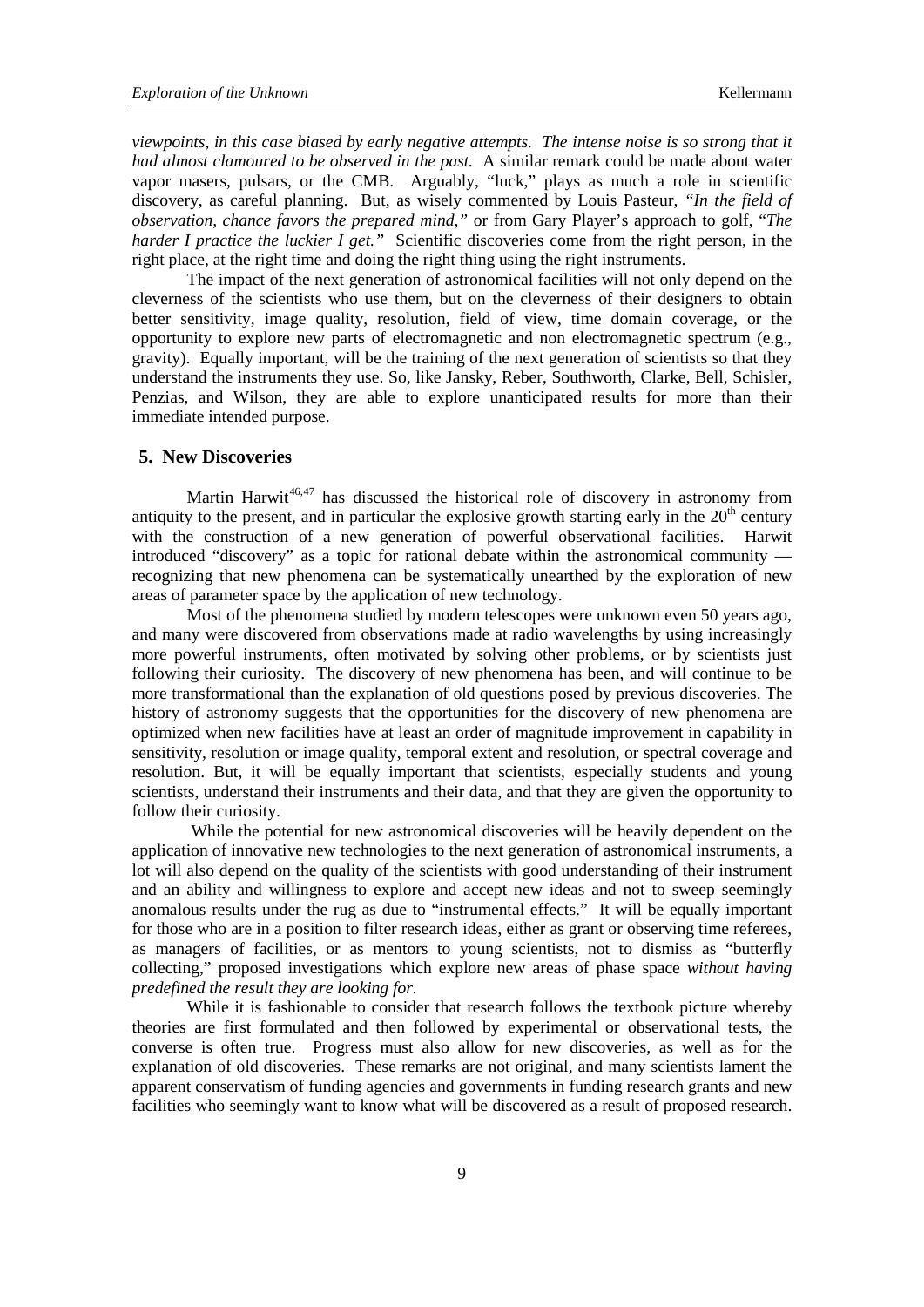However, governments and funding agencies don't act on their own but depend on peer review. The problem is us!

We are grateful to Marshall, Cohen, Bob Wilson, Maarten Schmidt, Dale Frail, Guenther Elste, and Bill Howard who have helped to clarify some historical points. The National Radio Astronomy Observatory is operated by Associated Universities Inc. under Cooperative Agreement with the National Science Foundation. Basic research in radio astronomy at the NRL is supported by 6.1 base funding.

#### **References**

<span id="page-9-3"></span><sup>4</sup> J. G. Bolton, G. J. Stanley, and O. B. Slee, 1949, *Positions of Three Discrete Sources of Galactic Radio-Frequency Radiation,* Nature, 164, 101.

<span id="page-9-4"></span><sup>5</sup> J. G. Bolton, private communication.

<span id="page-9-5"></span><sup>6</sup> M. Ryle, and P. A. G. Scheuer, 1955, *The Spatial Distribution and the Nature of Radio Stars*, Proc. Roy Soc. A230, 448.

<span id="page-9-6"></span><sup>7</sup> K. I. Kellermann and J. V. Wall, 1987, *Radio Source Counts and their Interpretation* in *Observational cosmology; Proceedings of the IAU Symposium No. 124*, 1987, Reidel, p. 545.

<span id="page-9-7"></span><sup>8</sup> A. A. Penzias and R. W. Wilson, 1965, *A Measurement of Excess Antenna Temperature at 4080 Mc/s,* Ap.J., 142, 419.

<span id="page-9-8"></span><sup>9</sup> J. S. Hey, 1973, in *The Evolution of Radio Astronomy*, Science History Publications, p. 14-17.

<span id="page-9-9"></span><sup>10</sup> G. Reber, 1946, *Solar Radiation at 480 Mc./sec,* 1946, Nature, 158, 945.

<span id="page-9-10"></span><sup>11</sup> R. W. Klebesadel, I. B. Strong, and R. A. Olson, 1973, *Observations of Gamma-Ray Bursts of Cosmic Origin,* ApJ, 182, L85.

<span id="page-9-11"></span><sup>12</sup> M. Schmidt, 1963, *3C 273 : A Star-Like Object with Large Red-Shift,* Nature 197, 1040.

<span id="page-9-12"></span><sup>13</sup> R. Minkowski, 1960, A New Distant Cluster of Galaxies, ApJ, 132, 908.

<span id="page-9-13"></span><sup>14</sup> D. Lynden-Bell, 1969, *Galactic Nuclei as Collapsed Old Quasars*, Nature 223, 690.

<span id="page-9-14"></span><sup>15</sup> Miyoshi et al., *Evidence for a Black Hole from High Rotation Velocities in a Sub-parsec Region of NGC4258,* 1995, Nature 373, 127.

<span id="page-9-15"></span><sup>16</sup> J. Hernstein et al., 1999, *A Geometric Distance to the Galaxy 4258 from Orbital Motions in a Nuclear Gas Disk,* Nature 400, 539.

<span id="page-9-16"></span><sup>17</sup> J. G. Bolton, 1980, *The Fortieth Anniversary of Extragalactioc Radio Astronomy*: *Radiophysics in Exile*, Proc. ASA, 8(4), 381.

<span id="page-9-0"></span><sup>&</sup>lt;sup>1</sup> G. Galilei, 1610, *A Sidereal Message*, Tommaso Baglioni, Venice.

<span id="page-9-1"></span><sup>2</sup> K. Jansky, 1933, *Electrical Disturbances Apparently of Extraterrestrial Origin*, Proc. I.R.E., 21, 387.

<span id="page-9-2"></span><sup>3</sup> G. Reber, 1940, *Cosmic Static*, ApJ, 91, 621.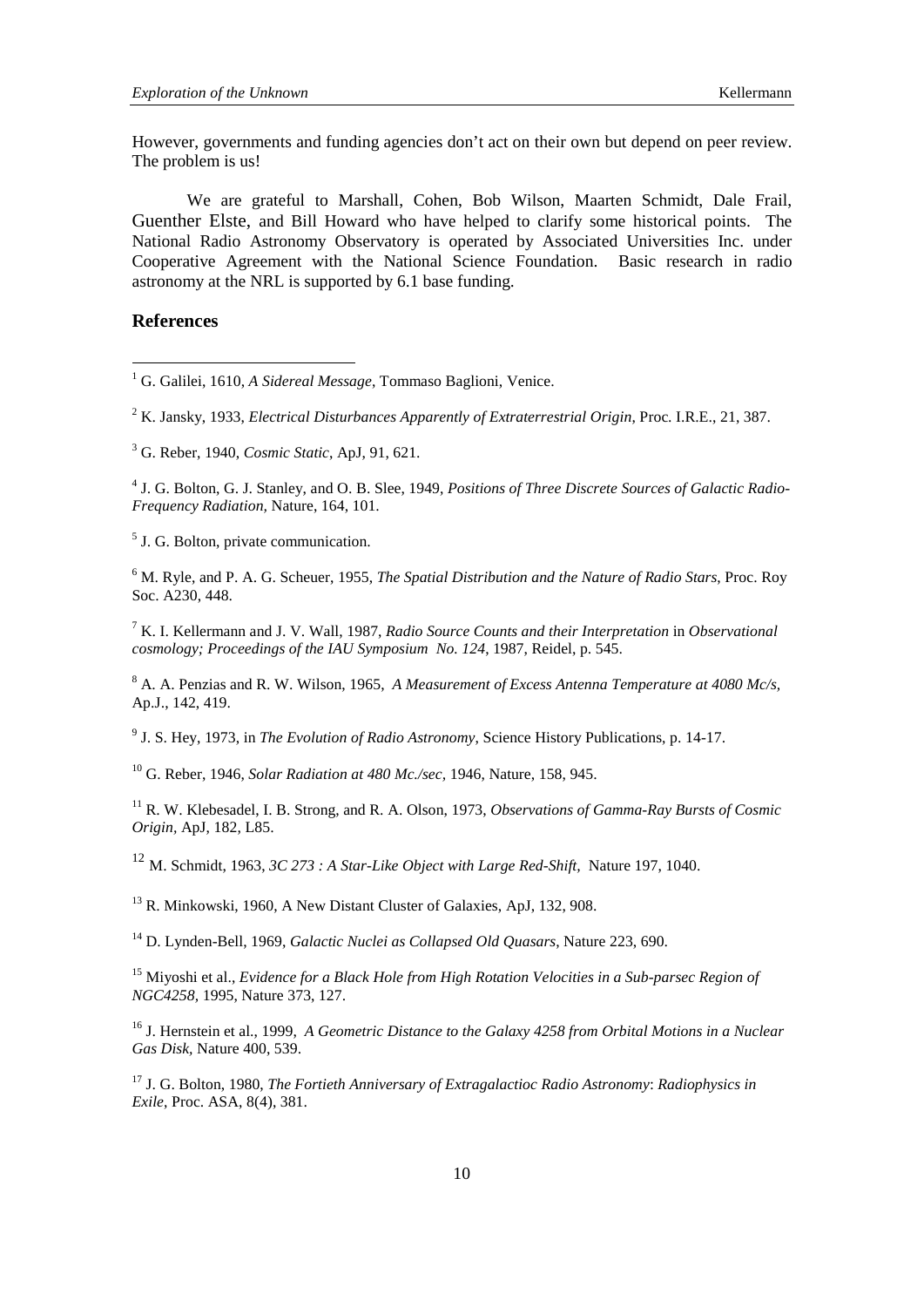<span id="page-10-0"></span><sup>18</sup> J. L. Greenstein, 1963, unpublished manuscript.

<span id="page-10-1"></span>M. Clark, 1964, *PhD Thesis*, Cambridge University.

<span id="page-10-2"></span> A. Hewish, P. F. Scott, and D. Wills, 1964, *Interplanetary Scintillation of Small Diameter Radio Sources,* Nature, 203, 1214.

<span id="page-10-3"></span>A. Hewish et al, 1968, *Observation of a Rapidly Pulsating Radio Source*, Nature 217, 709.

<span id="page-10-4"></span>T. Gold, 1968, *Rotating Neutron Stars as the Origin of the Pulsating Radio Sources,* Nature 218, 73.

<span id="page-10-5"></span>W. Baade and F. Zwicky, 1933, Phys Rev, 46, 76.

<span id="page-10-6"></span>C. Schisler, *An Independent 1967 Discovery of Pulsars*, in *40 years of Pulsars*, p. 642, AIP, 2008.

<span id="page-10-7"></span>R. A. Hulse and J. H. Taylor, 1975, *Discovery of a Pulsar in a Binary System,* ApJ, 195, L51.

<span id="page-10-8"></span><sup>26</sup> A. Wolszczan, and D. A. Frail, 1992, *A Planetary System around the Millisecond Pulsar PSR1257* + *12,* Nature, 355, 145.

<span id="page-10-9"></span>G. Gamov, 1946, Phys. Rev. 70, 572.

<span id="page-10-10"></span>D. Wilkinson, 1983,, in *Serendipitous Discoveries in Radio Astronomy,* p. 176.

<span id="page-10-11"></span> $^{29}$  A. G. Doroshkevich and I. Novikov, 1964, Sov. Physics Doklady, 9, 111.

<span id="page-10-12"></span>E. A. Ohm, 1961, Bell System Technical Journal, 40, 1065.

<span id="page-10-13"></span> A. McKellar, 1941, *Molecular Lines from the Lowest States of Diatomic Molecules Composed of Atoms Probably Present in Interstellar Space*, Publ. Dom. Astrophys. Obs. 7, 251.

<span id="page-10-14"></span> A. C. Cheung et al., 1969, *Detection of Water in Interstellar Regions by its Microwave Radiation,*  Nature 221, 626.

<span id="page-10-15"></span>R. H. Dicke and R. Beringer, 1946, *Microwave Radiation from the Sun and Moon*, ApJ, 103, 375.

<span id="page-10-16"></span>K. I. Kellermann, 1965, *11-cm Observations of the Temperature of Mercury,* Nature 205, 10.

<span id="page-10-17"></span> G. Pettengill and R. Dyce, 1965, *A Radar Determination of the Rotation of the Planet Mercury,* Nature 206, 1240.

<span id="page-10-18"></span>S. J. Peale and T. Gold, 1965, *Rotation of the Planet Mercury*, Nature 203, 1241.

<span id="page-10-19"></span> G. Pettengill and R Price, 1961, *Radar echoes from Venus and a new determination of the solar parallax,* Planetary and Space Science, 5 (1), 71.

<span id="page-10-20"></span> C. H. Mayer, T. P. McCullough, R. M. Sloanaker, 1958, *Observations of Venus at 3.15-CM Wave Length,* ApJ, 127, 1.

<span id="page-10-21"></span>F. D. Drake and H. Hvatum, 1959, *Non-thermal Microwave Radiation from Jupiter,* AJ, 64, 329.

<span id="page-10-22"></span> V. Radhakrishnan and J. Roberts, 1960, *Polarization and Angular Extent of the 960-Megacycle Radiation from Jupiter,* AJ, 65, 498.